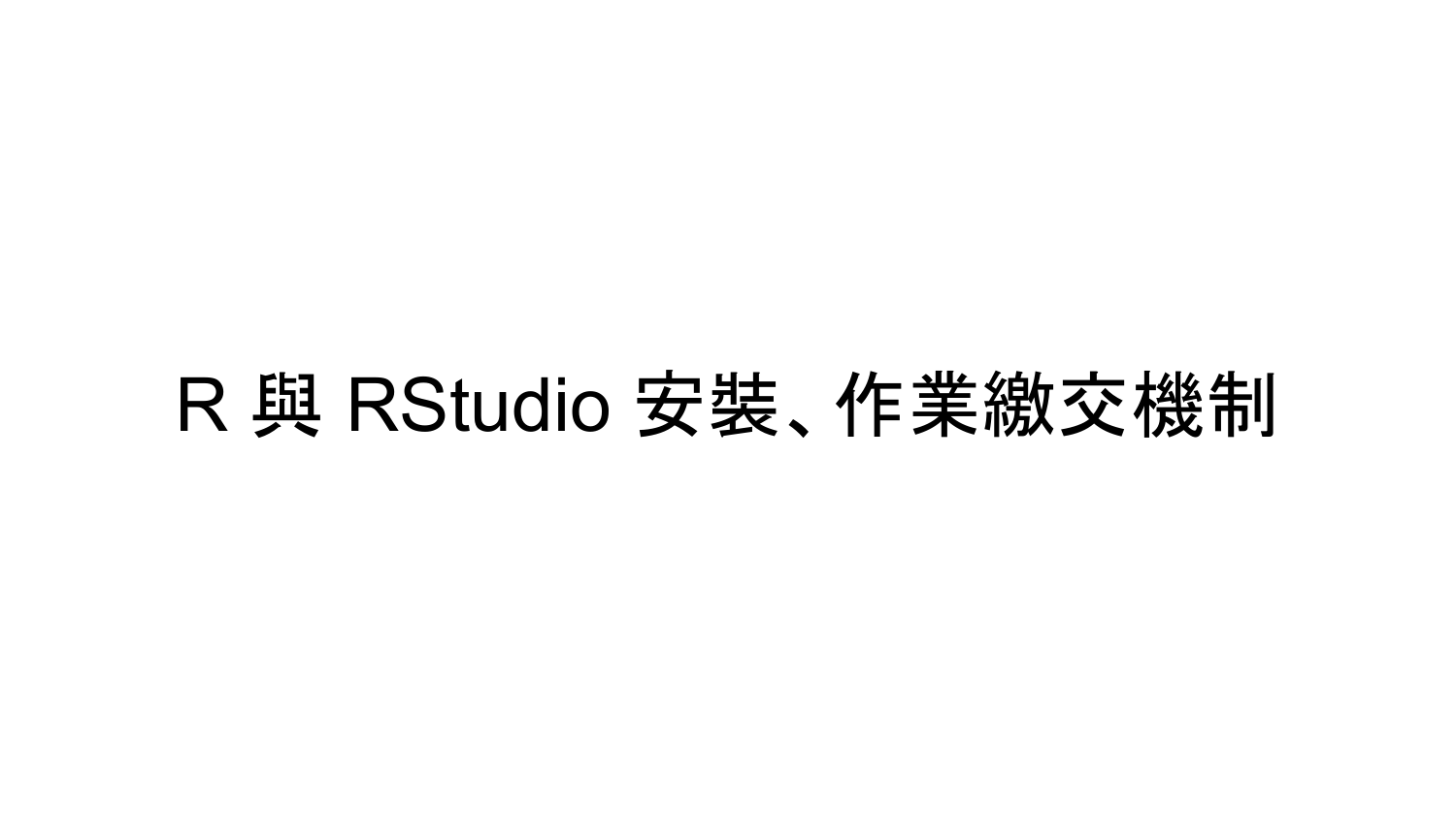# **R** 環境安裝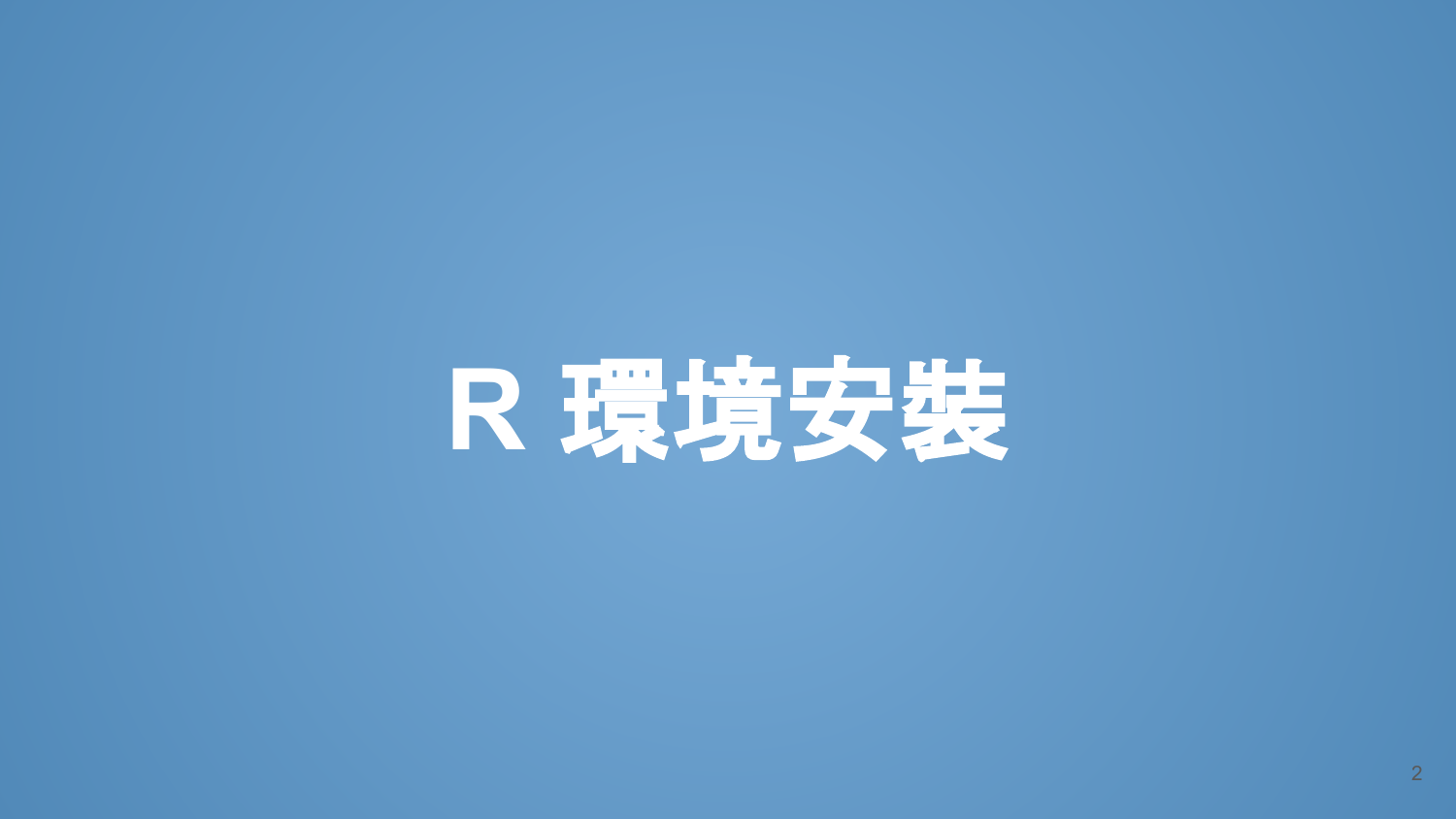### 安裝步驟

### 1. 至 [CRAN](https://cran.r-project.org/) 依作業系統下載 **R** 安裝檔

- a. Windows: <https://cran.r-project.org/bin/windows/base/R-4.0.4-win.exe>
- 老妻先装完R再装RStudio b. Mac OS X (10.6 and above): <https://cran.r-project.org/bin/macosx/base/R-4.0.4.pkg>
- c. Linux: 相信這難不倒你
- 2. 執行安裝檔安裝 R 語言 (安裝路徑不能有中文字)
- 3. 至 [RStudio](https://www.rstudio.com/products/rstudio/download/) 網站 依作業系統選擇 **RStudio** 安裝檔下載
- 4. 執行安裝檔安裝 RStudio
- 5. 設定預設文字編碼

打開 RStudio,至上方 Menu bar:

Tools > Global Options > Code > Saving > Default text encoding > 選擇「UTF-8」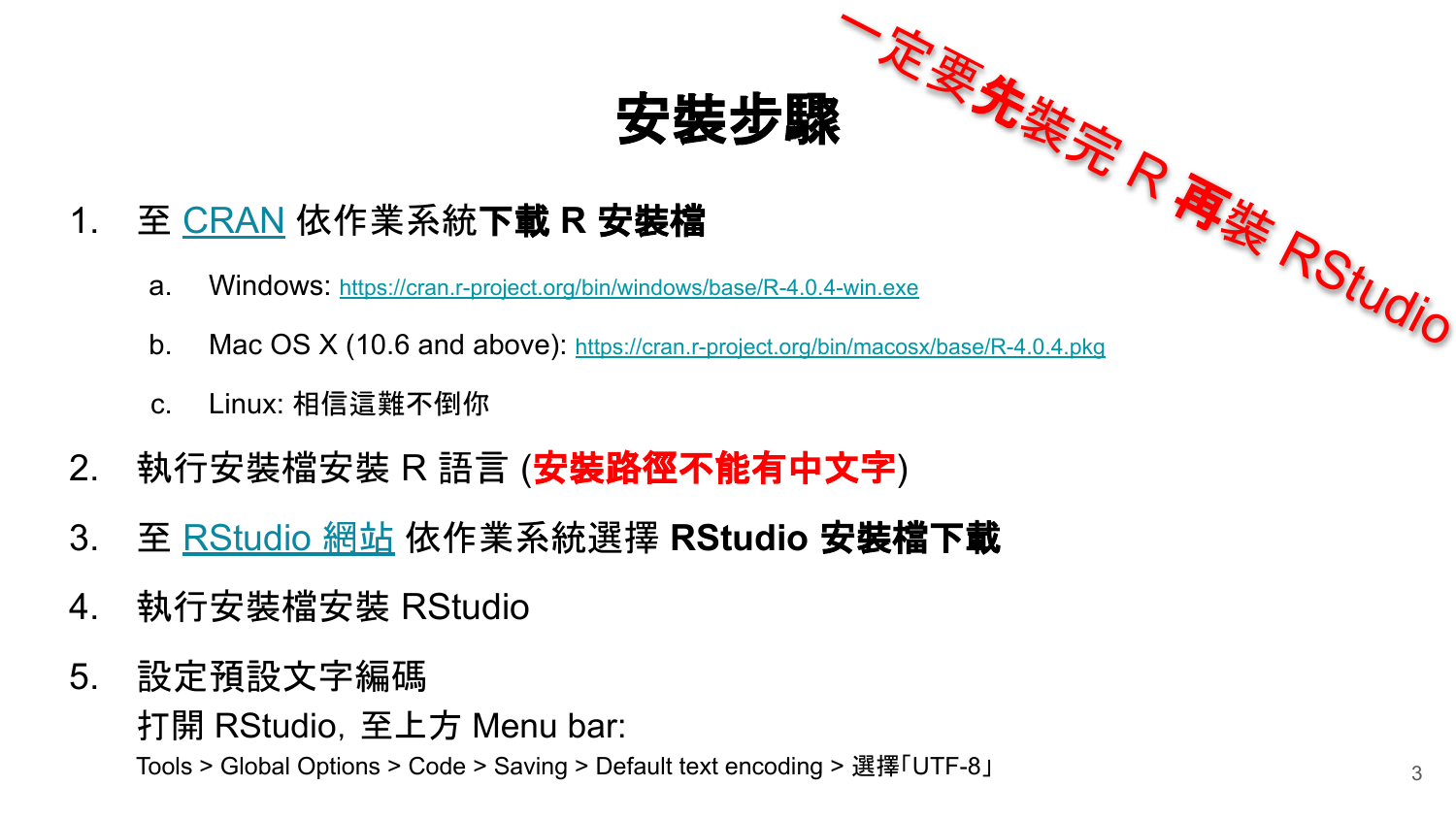### **Windows**:顯示副檔名

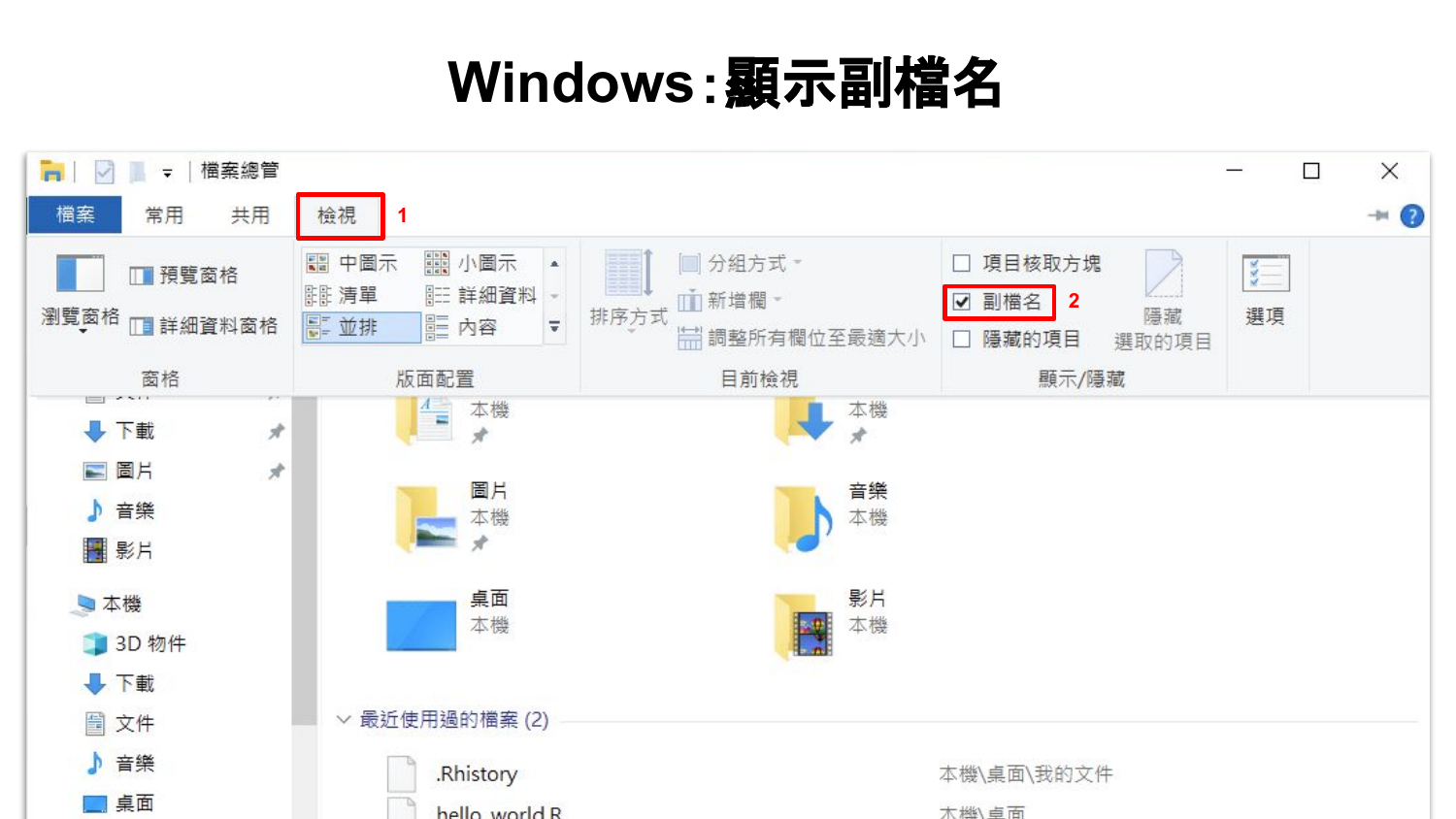### 測試安裝成功與否

- 1. 打開終端機 Windows: 搜尋 **cmd** Mac: 搜尋 **terminal** 或 終端機
- 2. 在終端機裡輸入: **R**

此時應會出現 R Console (e.g., 顯示 R 的版本等)

3. Windows 使用者若失敗, 試試將 R [加入路徑](https://drive.google.com/file/d/1HlvlIt2jAjcfAH4Uix1QVyBmMPxDRPEk/view)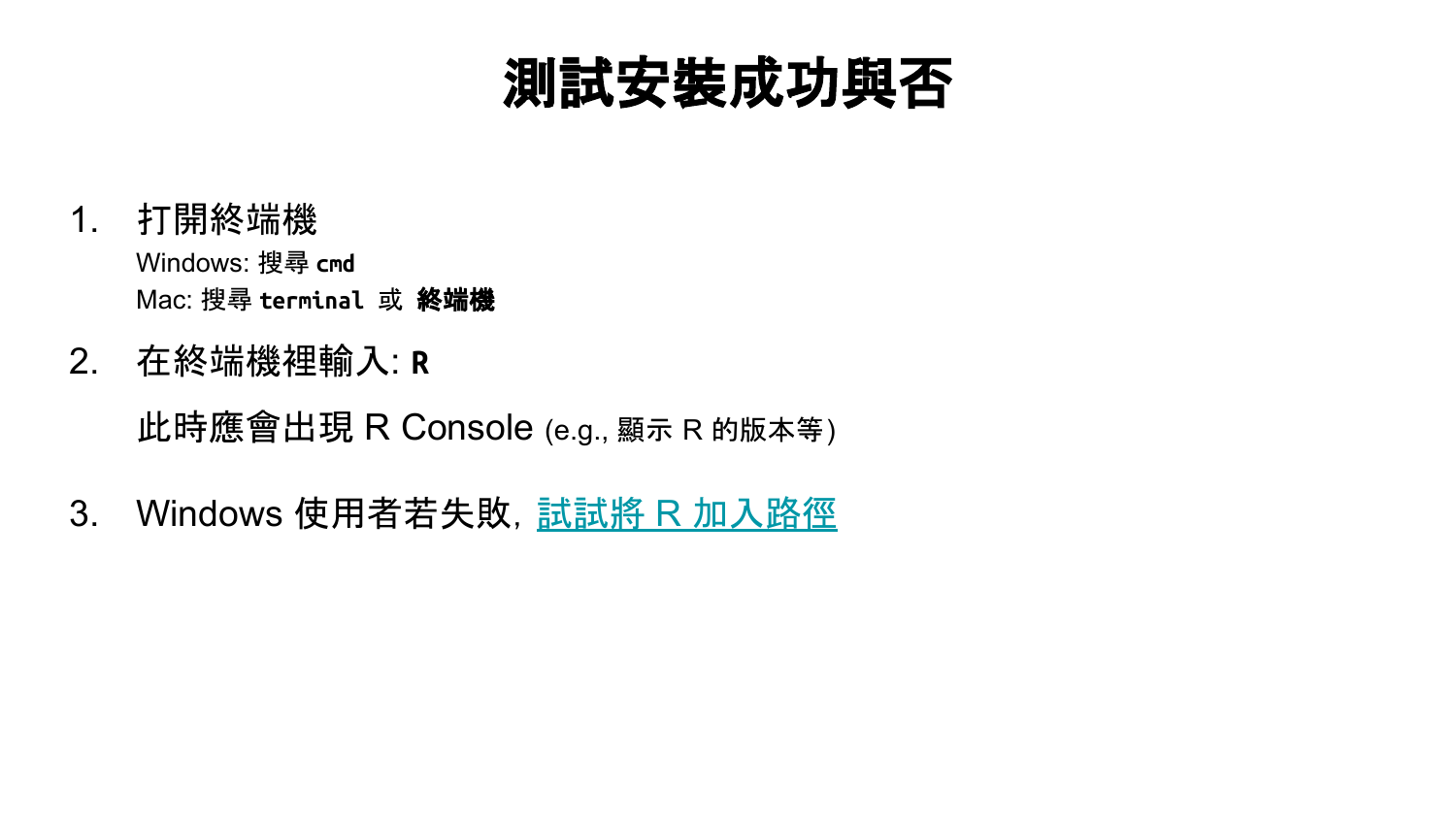### 失敗怎麼辦?

- 1. Google 看看錯誤訊息
- 2. 互相幫助:問問看鄰近、已安裝成功、相同作業系統的同學
- 3. 如果無法解決,再去找助教:
	- ➢ **Windows**:貿昌、Amber、晴方、鈺琳
	- ➢ **Mac**:謝老師、家誠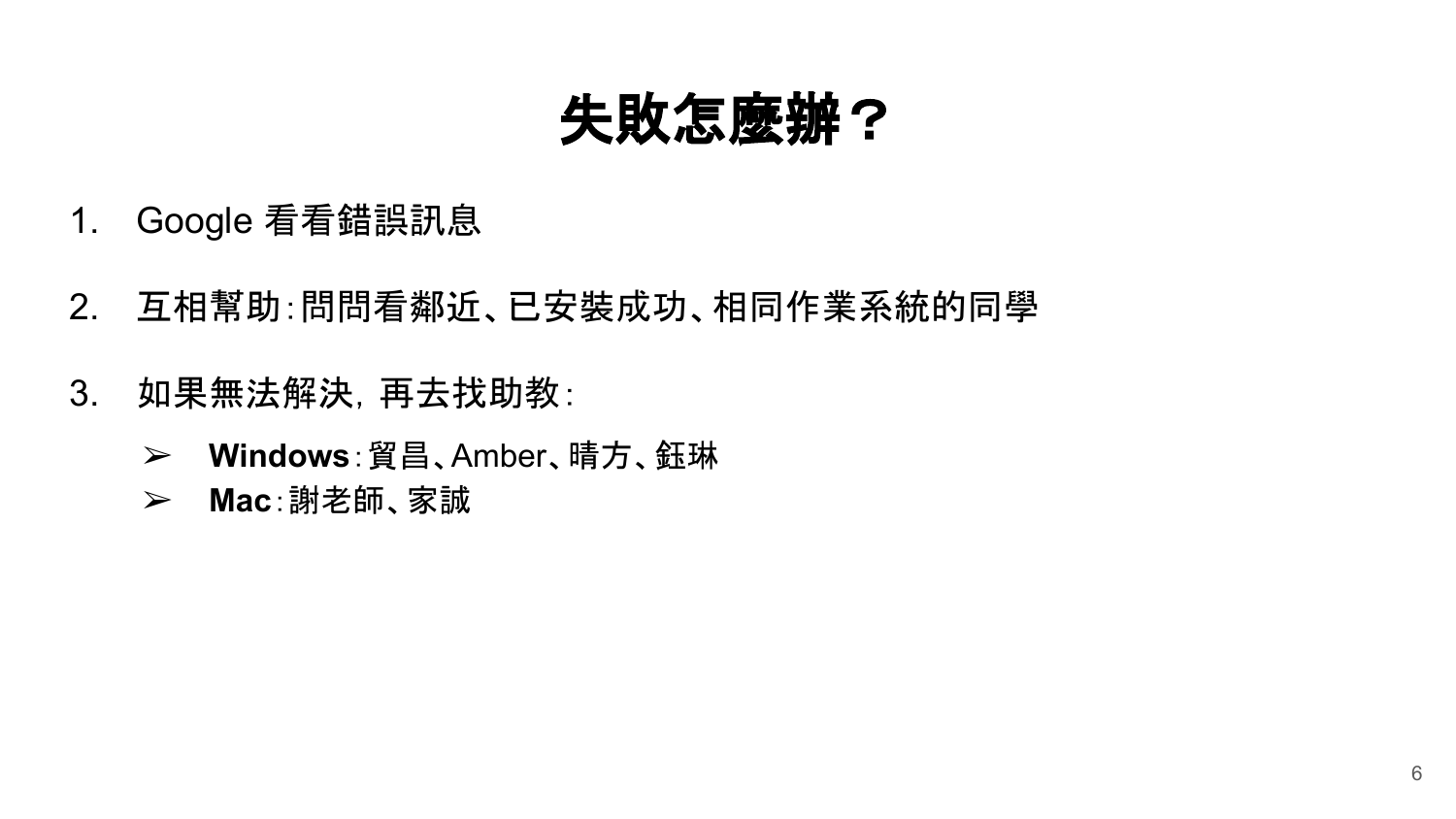## **GitHub Desktop**

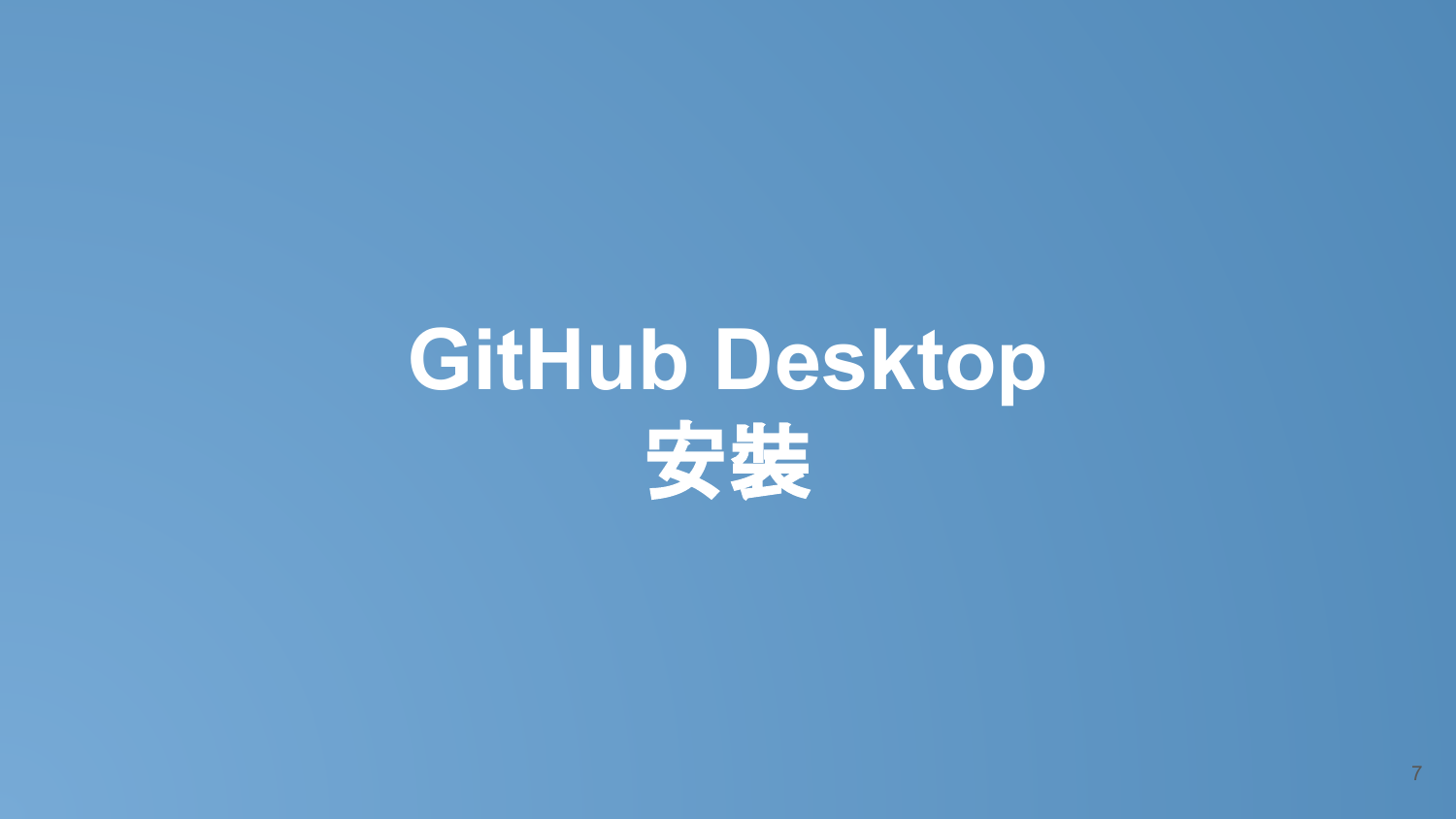

- 1. (事前準備) 註冊 [GitHub](https://github.com/) 帳號
- 2. 至 [GitHub Desktop](https://desktop.github.com/) 下載安裝檔
- 3. 執行安裝檔安裝 GitHub Desktop



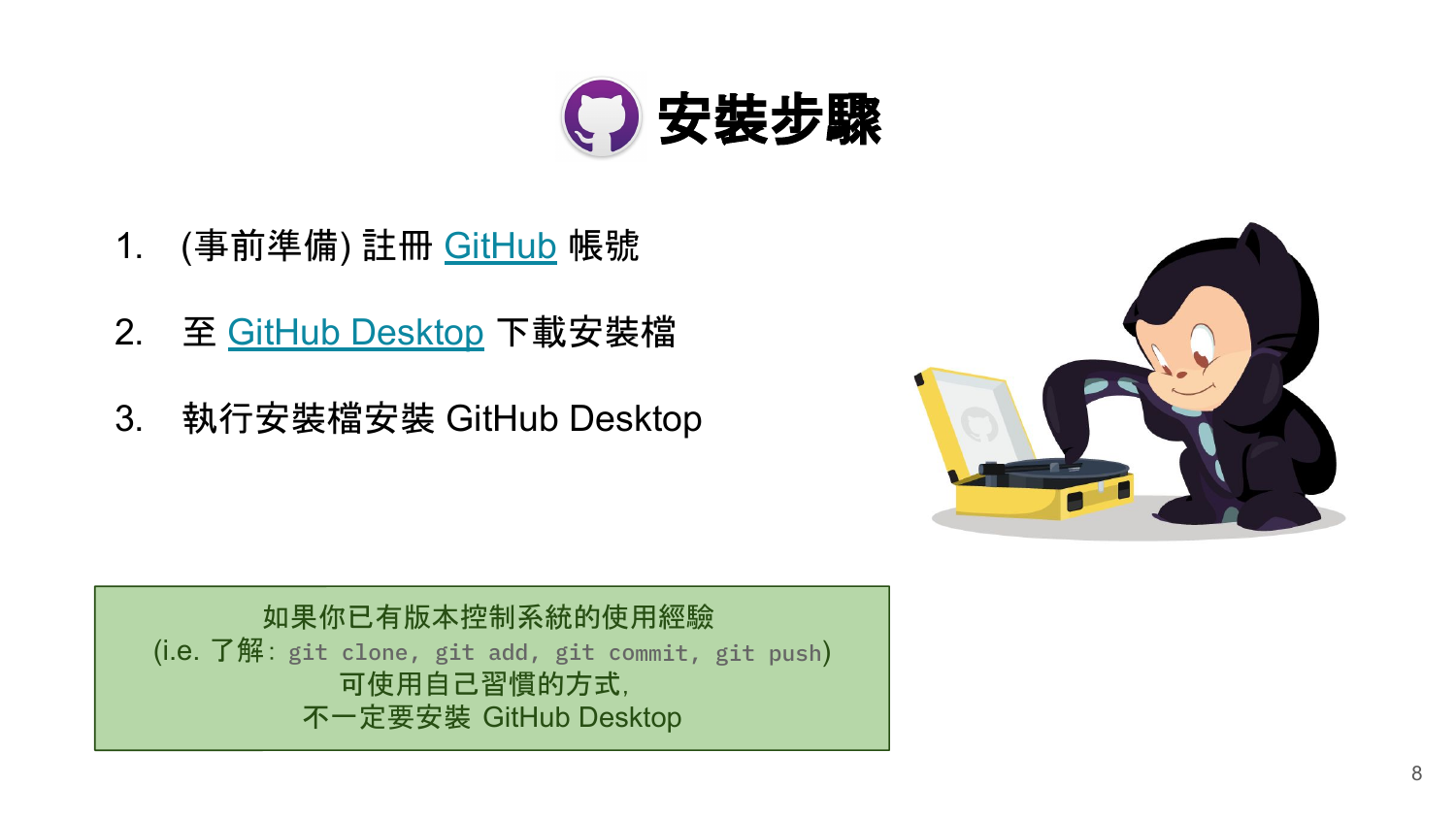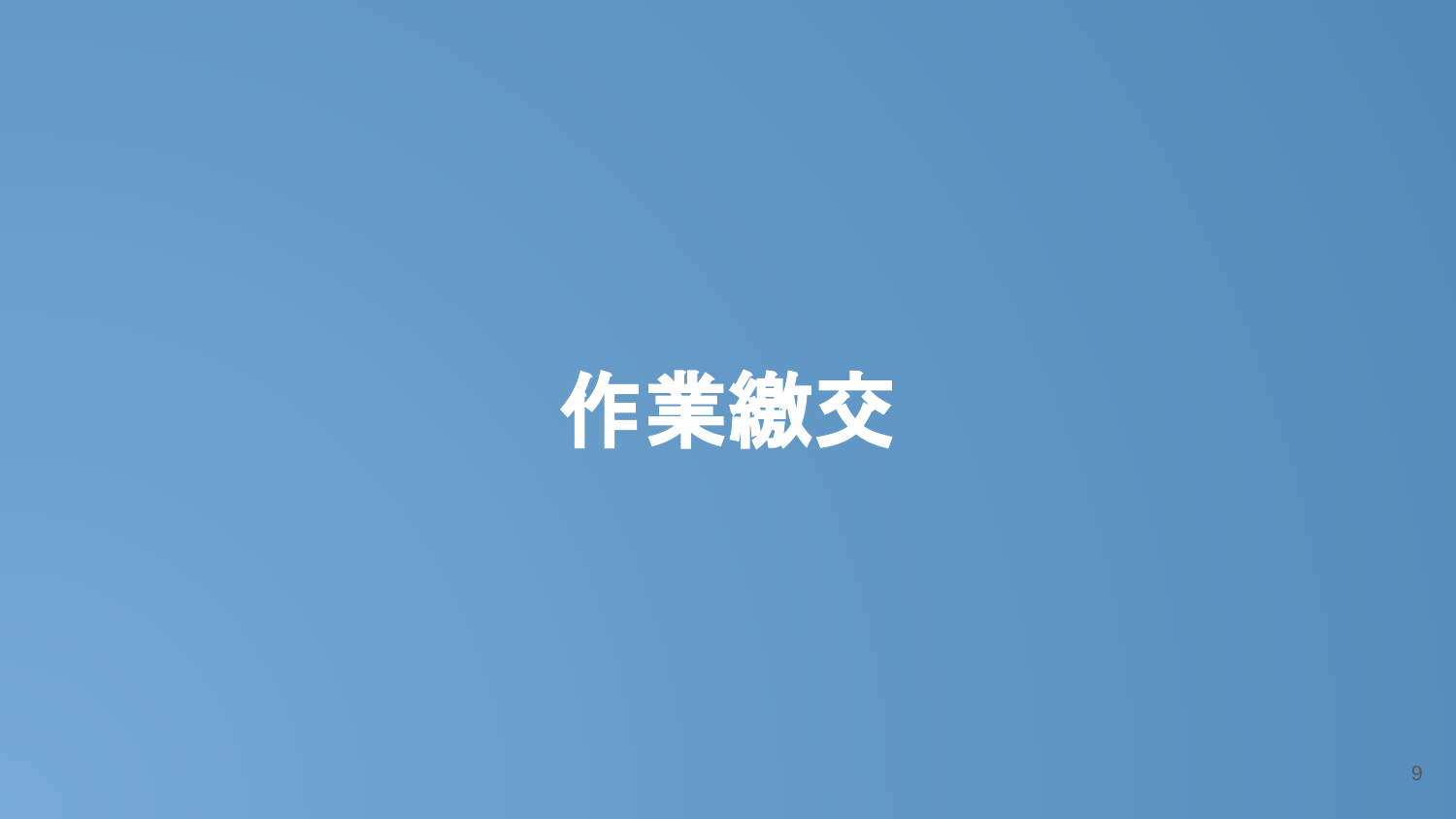### **About GitHub**



- $\triangleright$  What is GitHub?
- ➢ Git/GitHub Tutorials (很難,有空再學)
	- YouTube: <u>[美國腔、](https://www.youtube.com/watch?v=MJUJ4wbFm_A)[英國腔](https://www.youtube.com/playlist?list=PL4cUxeGkcC9goXbgTDQ0n_4TBzOO0ocPR)</u>
	- 書: <u>[Pro Git](https://git-scm.com/book/en/v2)</u>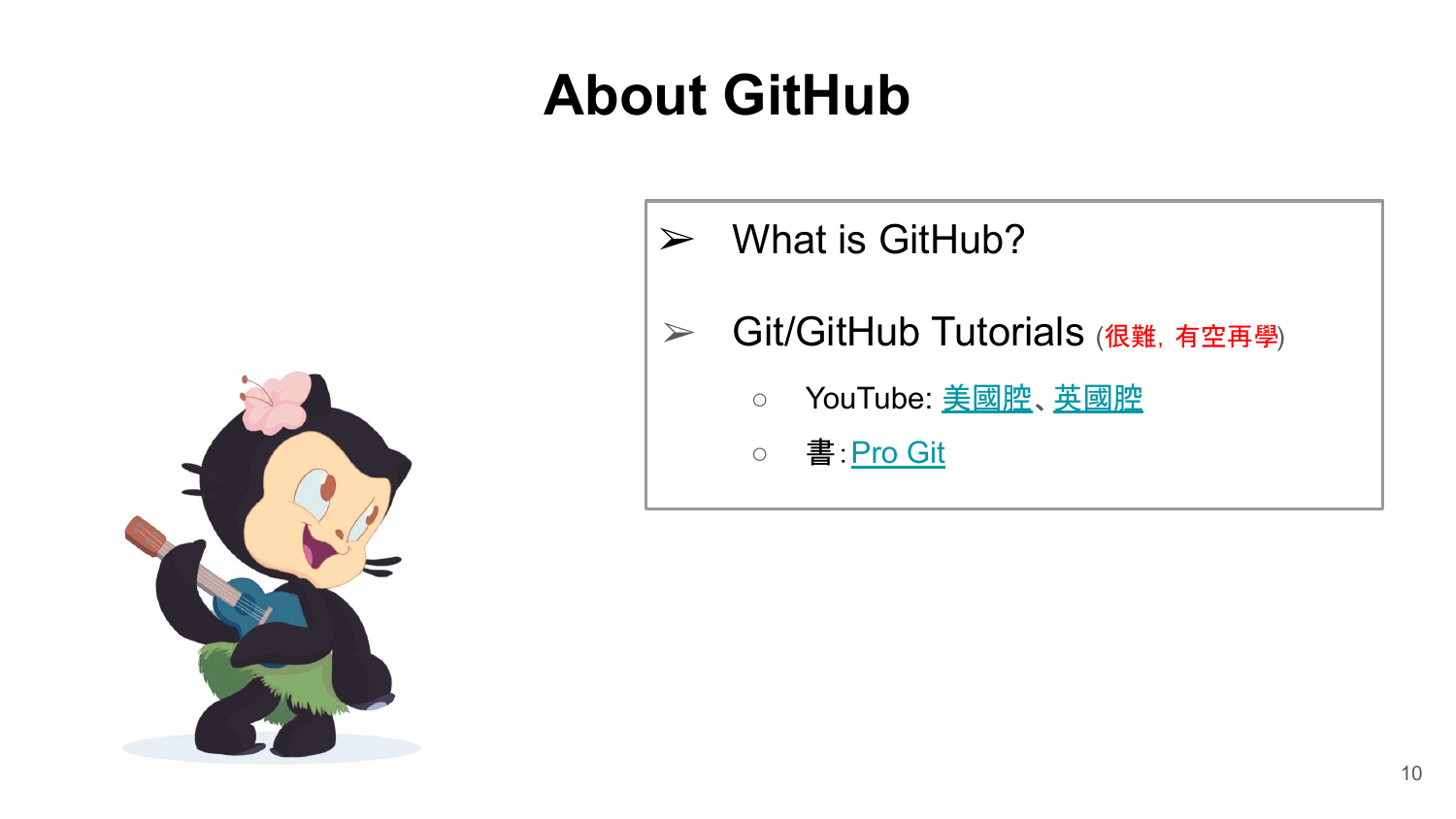### 作業領取、繳交步驟

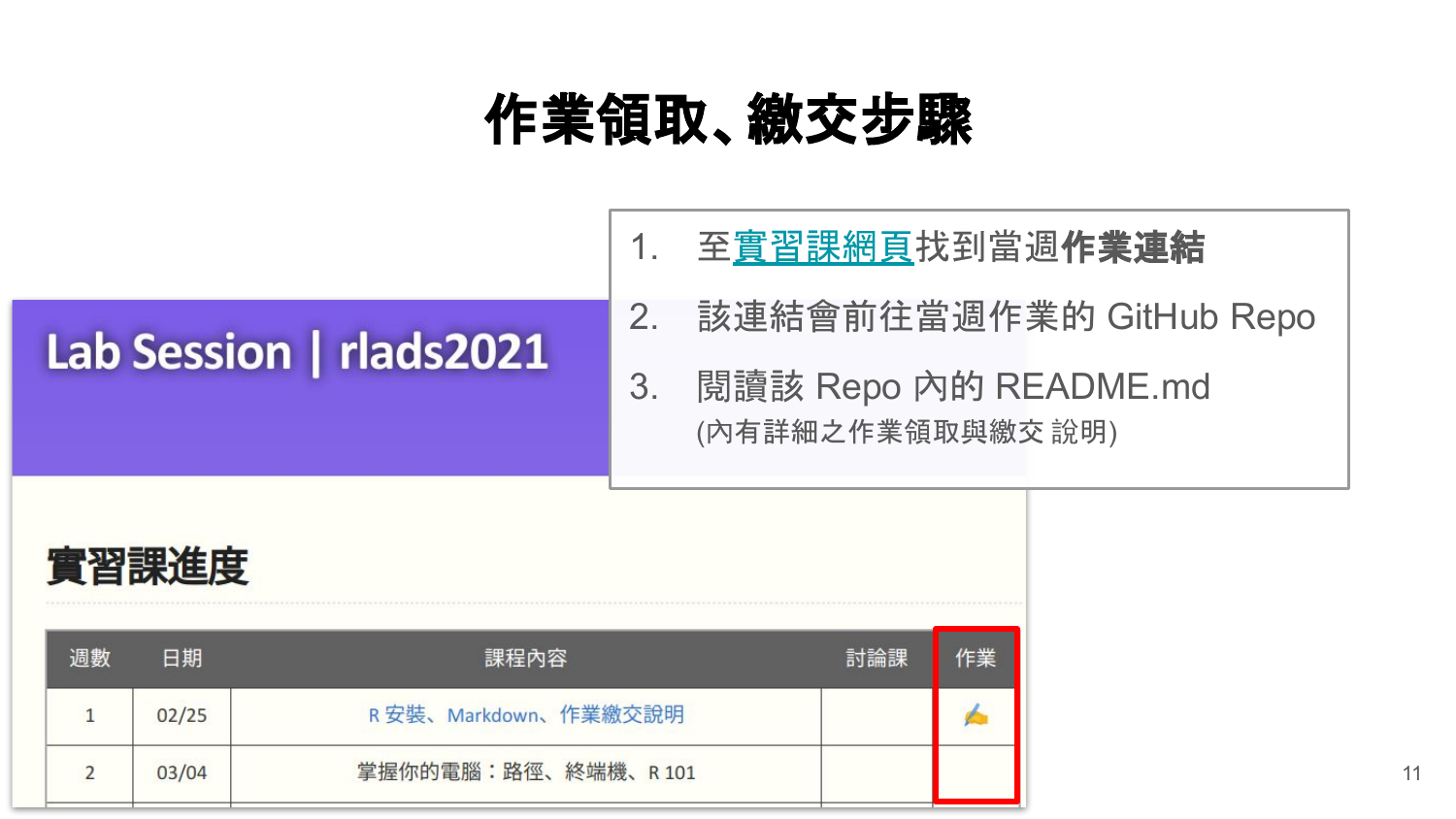作業一

- 目標:使用 Markdown 撰寫自我介紹 (寫在 **index.md**)
	- a. Markdown [語法](https://guides.github.com/features/mastering-markdown/)、[cheatsheet](https://guides.github.com/pdfs/markdown-cheatsheet-online.pdf)
	- b. Markdown <u>[線上編輯器](https://jbt.github.io/markdown-editor/)</u> (<u>[範例](https://jbt.github.io/markdown-editor/#fZNLUxpBEMfv8ymmyoscBDVVOVjGs4d4sVKVg5UqHxAhPjCyltcFJIBIABUQpATLCIiuQNCIsKvfJe489sRXSM+uiF6ye5ma7p7+dfe/pz+PTWAertFISu/G2M09+vDfD6FJUjkgyfgUniRKm+eKcGCtLrvJTyE0NIR1rUDPFZpIsl8dcdG/YcfXtJpDCBIROUUKVXZ1hcexITf17jl52GP5HcvRCGq0EDQKMi/72WGVRBp4Fs8sbK44vdvreHjePrvmnLc9yQFDzuld7TnfUZ1fH+haif0o0kCU7jdI/fJ1HAlVaCYMSXjthLbSf+XDvgleQhi/IoW8tBlAaMyO+WWMHJ8w5RAY9XaMpBPG6V5PzUMABrPIF+joXdnoqBBl+Nv64zVgGRmZ134Lp3HTiZc75CHLW2GaybFKCvoGvFZYTy0Kv3emH2nEgRkIeVUGVPbnwLjI0kiGxBu8efo6BqNxk07XHkWPQhdEjpmMuxA3qNoqtqfu6Q8xUg4AOcwASniS/YZ8xm6TcCCFDIuGxUFNw1s9NbK46l1a+b7llVy+nhplShSZeOYU62FyH2I3O/j96CgWSdsK9JUoWRJvkUTdmriotJNEaMQsKlEXZCYonntBY3d5QXtX5Wqd5Kpfht2StOGbcDi+LUr2ZY/k3lq0e7yOtWf/EZfTI3k3bUYpycsa/bnPohFyrr2pdthjd0FX1DYJd2gkiac/zXzE4EGrZ0RJ2gDnxXXO6swgaz+PXdoGbfnnltyuBcnndrmkgc/ylsfp8vXhlrxrjg3nV98AcRAz4l1f9ay77GC3iTbAj9AUtlQEc2S3ZbMzQS4HAZCUmiS1C+OglZgYllbS2/HnDQhVeCoLrRNq7xxb4wMfWohayoT9sGRpDUCoWawhrBk8DIoEIZJYml4UQUewg3DZt/NanCtHYiXeCrNvt9T4okMeCVs6/Ac=)</u>)
- 要求:
	- a. 至少使用到 **3** 種以上 Markdown 語法,例如,標題、段落、

#### 粗體、清單

● 下週二 18:00 前繳交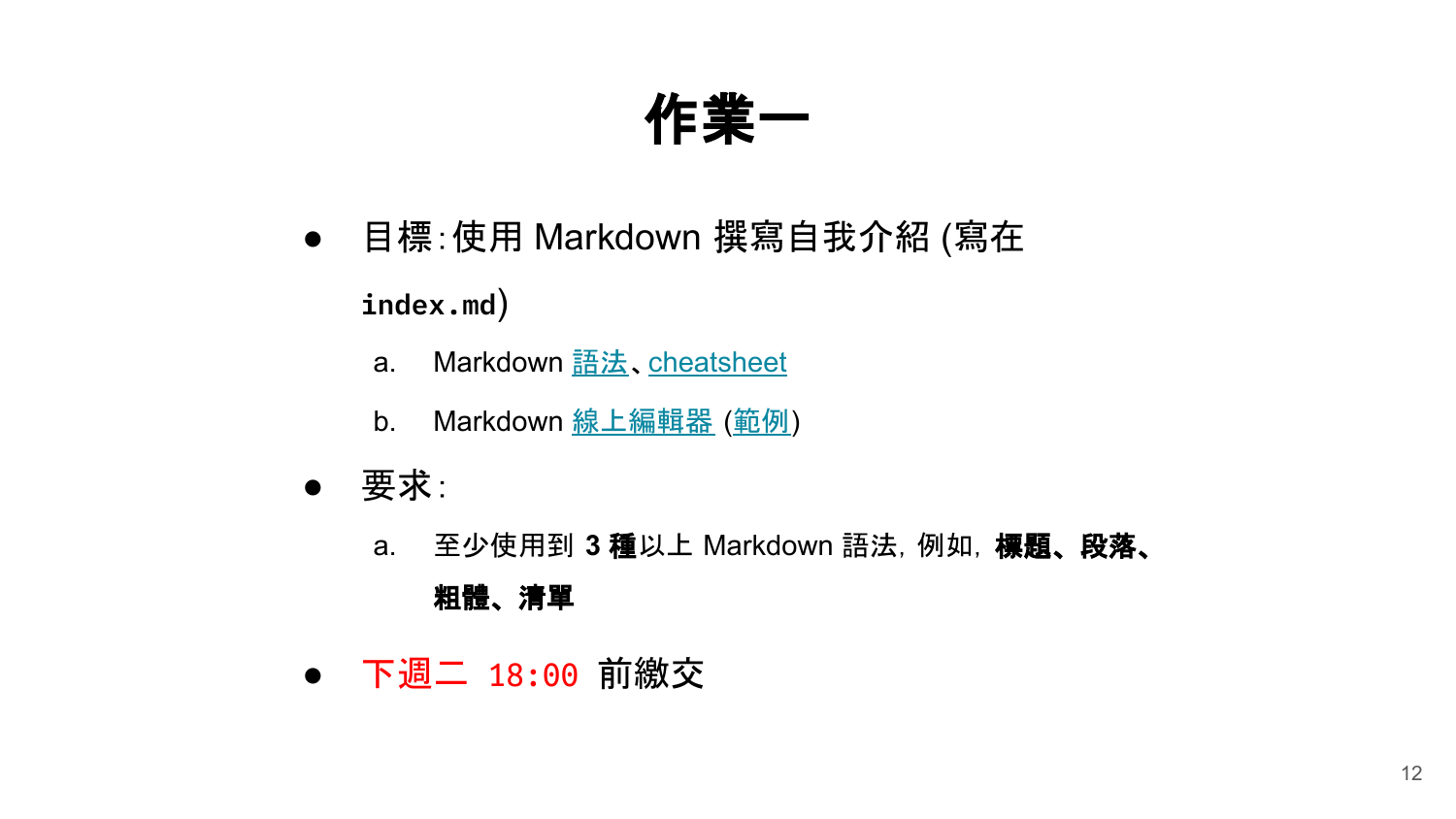## 作業一繳交示範 (使用 GitHub Desktop)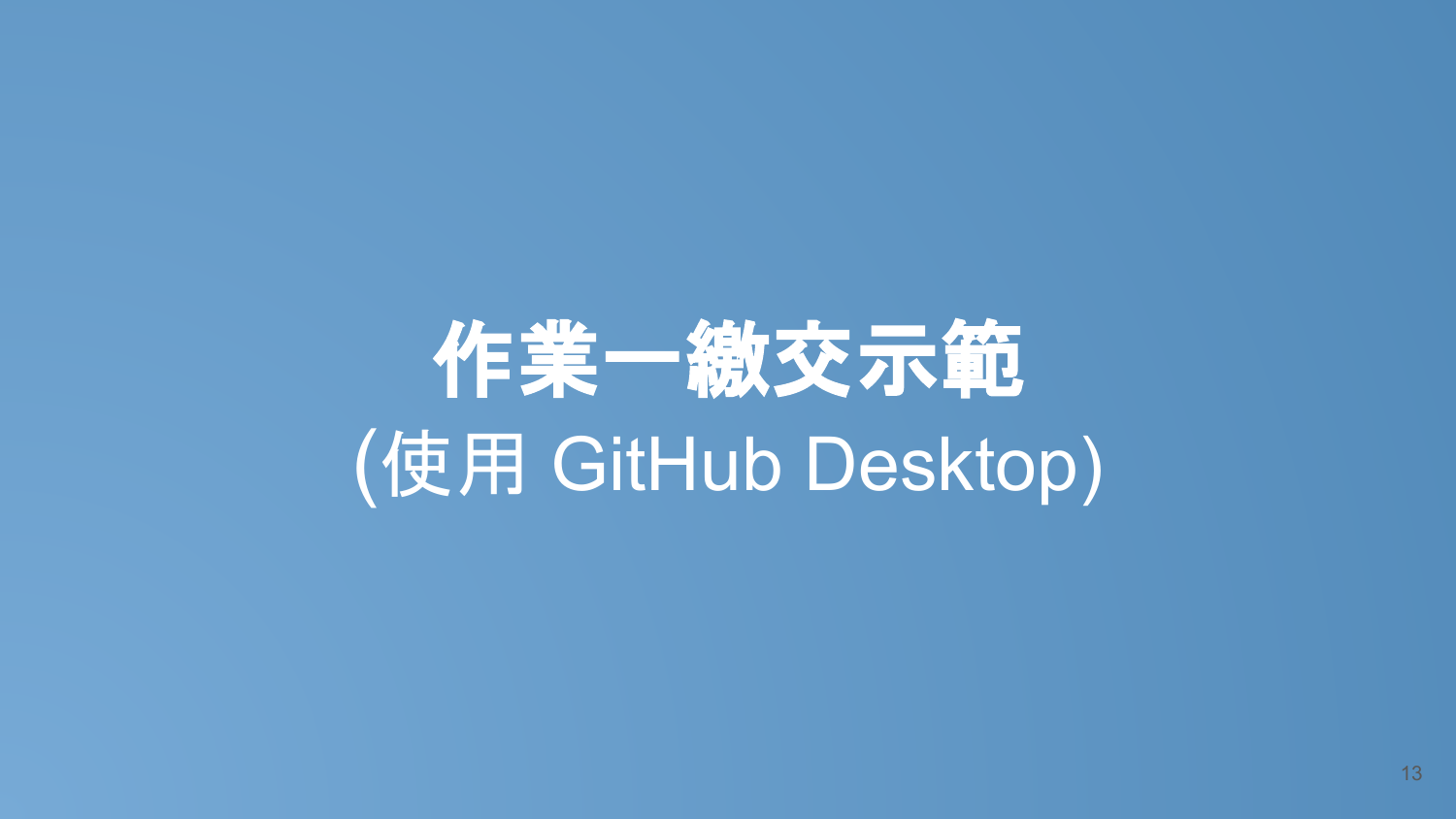

### [作業繳交示範影片](https://youtu.be/KUohDqkj9As) (2019)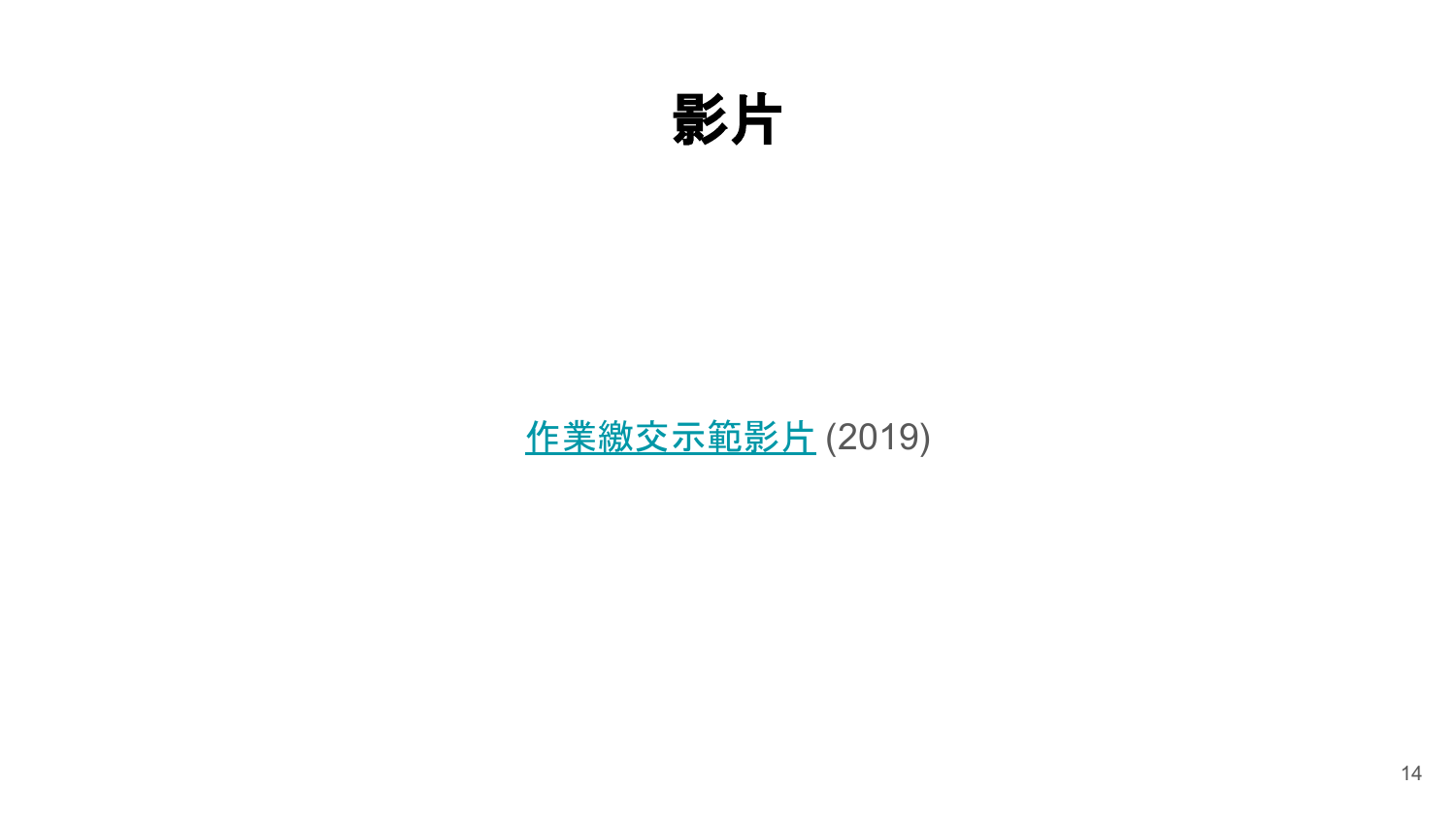